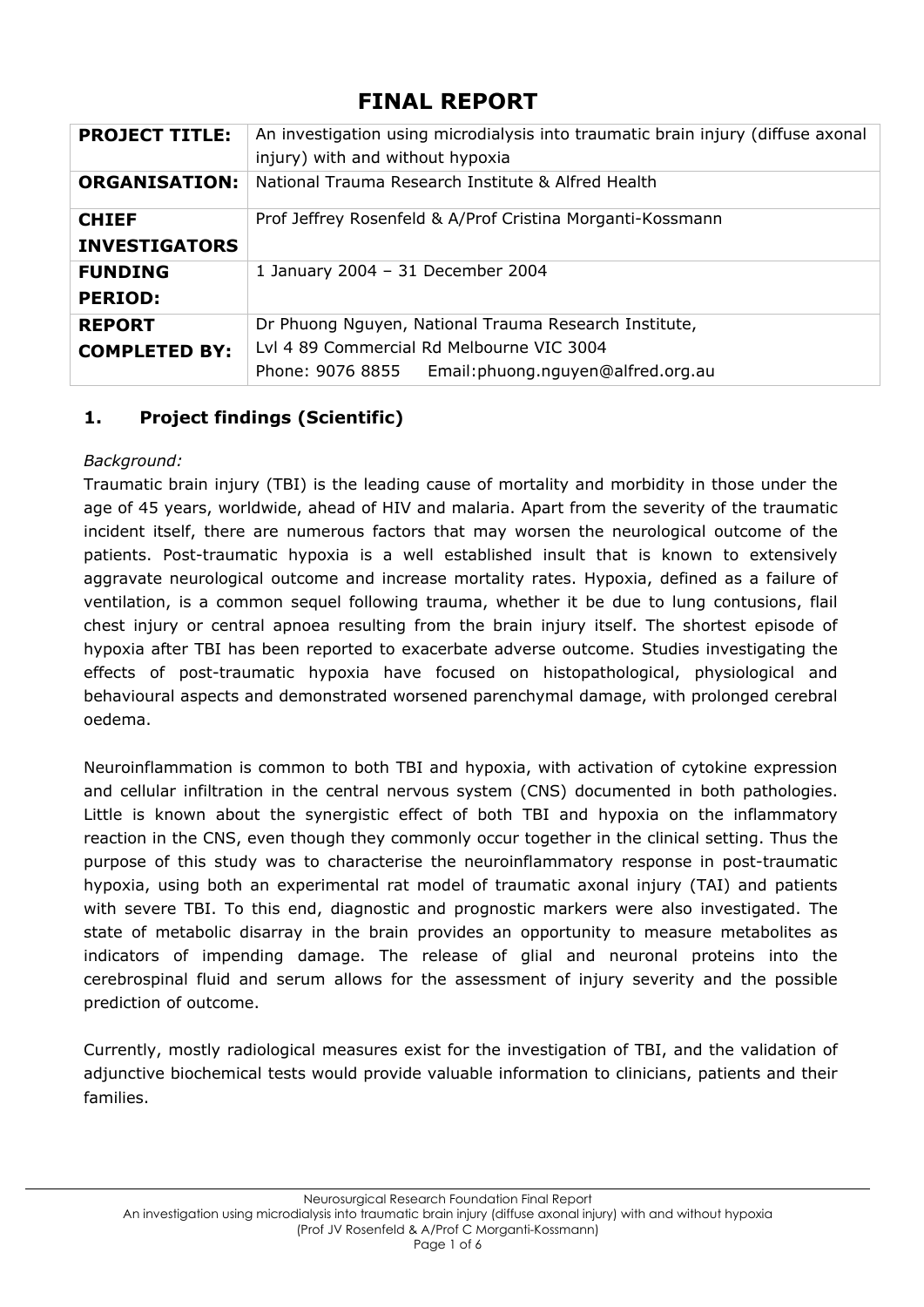#### **Animal Studies:**

## *Methods:*

Experimental traumatic axonal injury (TAI) was performed using the Marmarou model (1994). Post traumatic hypoxia was induced by ventilation with  $10\%/90\%$  O<sub>2</sub>/N<sub>2</sub> for 30 minutes to produce mild-severe hypoxia (SaO<sub>2</sub> $\sim$ 50-60%). Four groups of animals are included in this study: (a) TAI only, (b) TAI followed by a 30 min hypoxia, (c) hypoxia insult only and (d) sham control (no TAI or hypoxia). Brain tissue was collected at 2, 24, 48, 72 and 96 h post trauma (n=6 rats per time point per group) for analysis of cytokine (IL-1β, IL-6) concentration in brain homogenates.

Microdialysis was performed in a small subset of animals, with microdialysis samples (microdialysate) collected every 3 hours for 5 days. Sensorimotor tests were also performed at 24 hours after trauma to monitor neurological impairment and improvement after TBI using previously validated methods. Brains and serum were collected at sacrifice at various timepoints. Brain oedema was also determined and brain tissue, serum and microdialysate were analysed by enzyme-linked immuno-sorbent assay (ELISA) for a subset of cytokines (IL-1α, IL-1β, IL-2, IL-4, IL-6, IL-8, IL-10, TNF-α, IFN-γ and GM-CSF), and specific CNS proteins (glial fibrillary acidic protein (GFAP), myelin basic protein (MBP), S100B and neuron specific enolase (NSE)). Brain metabolites in rat microdialysate (glucose, lactate, pyruvate, lactate/pyruvate ratio, glycerol and glutamate) were also analysed using CMA ISCUS microdialysis analyser.

#### *Results: Neurological Outcomes*

The sensorimotor tests used to assess neurological deficit and recovery, consist of Rotarod, walking on a 2cm beam, and the latency of adhesive tape removal from frontal paws ( $n=10$ ) rats per group). The animals were trained for these tests twice on the week immediately before injury. Subsequently the rats were traumatised and tested every day during the first week post-injury, and twice a week during the week 2.

The maximum speed TAI and TAI+hypoxia animals able to walk were significantly reduced between day 1  $(8.2\pm2.1 \text{ rpm}$  and  $3.4\pm1.6$ , respectively) and 6  $(18.8\pm2.5 \text{ and } 12.8\pm2.8)$ (P<0.05). Although, the TAI+hypoxia animals walked slower than the TAI animals, no significant difference was observed between groups. All animals were unable to balance or walk on the 2cm beam at day 1 post injury, although the function progressively improved over time, both treatment groups were unable to walk normally on the beam at day 14. TAI and TAI+hypoxia rats showed a significant increase in latency of tape removal at day 1 after injury  $(1.7\pm0.2$  min and  $1.8\pm0.2$ , respectively) compared with sham  $(0.18\pm0.04$  min) (P<0.05). They showed progressive decrease in latency of tape removal over time and both TAI and TAI+hypoxia rats were not different to sham at 2 weeks.

#### *Results: Oedema*

TBI is known to induce cerebral oedema both in animals and humans. In rat experiments ( $n=6$ ) rats per group per time point), we have shown that brain water content, indicative of brain oedema, was significantly increased at 24h in TAI+hypoxia animals (79.29±0.22%) when compared with the sham control brain  $(78.81 \pm 0.14\%)$  (P<0.05). Trend increases were also observed at 24h TAI (79.27±0.14%), 48h TAI (79.14±0.26) and TAI+hypoxia (79.31±0.18)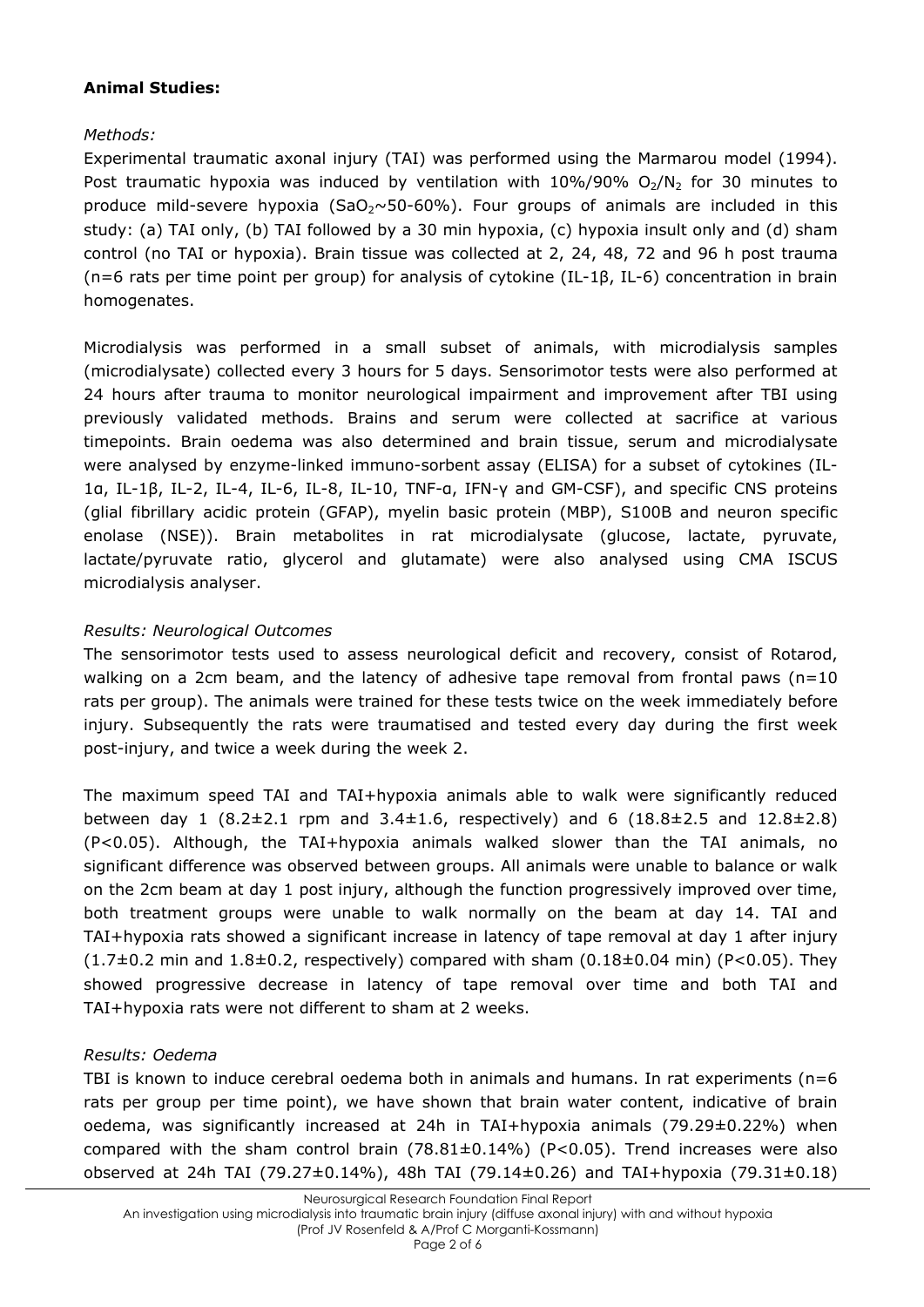animals, but there was no significant difference between the groups. The water content returned to normal level at 96h after both TAI and TAI+hypoxia.

#### *Results: Cytokine Measurements*

In rat brain, IL-6 concentration showed early increase after TAI+hypoxia with significant elevation at both 24h and 48h  $(12.7\pm2.0 \text{ pg/mg}$  protein and  $11.3\pm1.8$ , respectively) when compared with sham levels  $(6.7\pm0.7 \text{ pg/mg})$  (P<0.05). This increase in IL-6 concentration was maintained until 96h post TAI+hypoxia (12.6±3.2), although it did not reach significance at this time when compared with sham. In comparison, TAI alone had lower IL-6 concentration in brain homogenates at early post-trauma period, and a significant increase only occurred at 96h post TAI (10.6±1.2 pg/mg, P<0.05)). A significant increase in IL-6 was observed at 24h in TAIhypoxia rats over TAI only (12.7±2.0 vs. 8.3±0.6, P<0.05). Brain IL-1β concentrations were significantly elevated at 2h in both TAI and TAI+hypoxia groups  $(2.4 \pm 1.6 \text{ and } 3.1 \pm 0.6)$ compared with sham (1.8±0.2). IL-1β returned to the basal level at 24h after TAI alone, while in TAI+hypoxia group it remained significantly increased at 24h (2.4±0.2) over both sham  $(1.7\pm0.2)$  and TAI only  $(1.8\pm0.1)$  animals (P<0.05).

#### *Results: Changes in Brain Metabolism*

Markers of aerobic and anaerobic metabolism (glucose, lactate and lactate/pyruvate (L/P) ratio) showed significant overall increases in the trauma/hypoxia group, indicating an overall shift to anaerobic metabolism. Cytokine concentrations in rat brain microdialysate showed late changes, with non-significant elevation of selected pro-inflammatory cytokines (IL-2 and TNFα) and decreases in the anti-inflammatory cytokines (IL-4, IL-6 & IL-10).

#### *Results: Histological changes*

Accumulation of amyloid precursor protein (APP) and neurofilament (n=6 rats per group per time point) was observed in the corpus callosum and pyramidal tracts of the brainstem. The TAI+hypoxia group showed swollen axons and retraction bulbs at both 1 and 7 days. In comparison, the TAI alone group showed only the retraction bulbs at 1 and 7 days with no axonal swelling. Infiltrated macrophages and activated microglia were localised to the corpus callosum (39 $\pm$ 13 cells/section) and optic tracts (217 $\pm$ 30 cells/section) at 7 days following injury in the TAI+hypoxia group, and to a lesser extent the TAI group (corpus callosum  $24\pm6$ cells; optic tracts 142±49 cells/section). No infiltrated macrophages or activated microglia were observed in sham animals. Reactive astrocytes staining with GFAP is currently ongoing and are being analysed.

#### **Human Studies:**

#### *Methods:*

Cerebrospinal fluid (CSF) and serum samples were collected daily from 39 TBI patients with a pre-intubation post-resuscitation Glasgow Coma Scale (GCS) <9 and an external ventricular drain (EVD) in situ, admitted to the Alfred Hospital. Hypoxia was determined by a SaO2<90% or clinical evidence of cyanosis or apnoea in the field. The presence of focal or diffuse brain injury was classified according to the Marshall Criteria and neurological outcome was assessed at 6 months using the Extended Glasgow Outcome Score (GOSE). Subsets of patient samples were analysed as described for the rodents, for cytokines, CNS proteins and metabolites.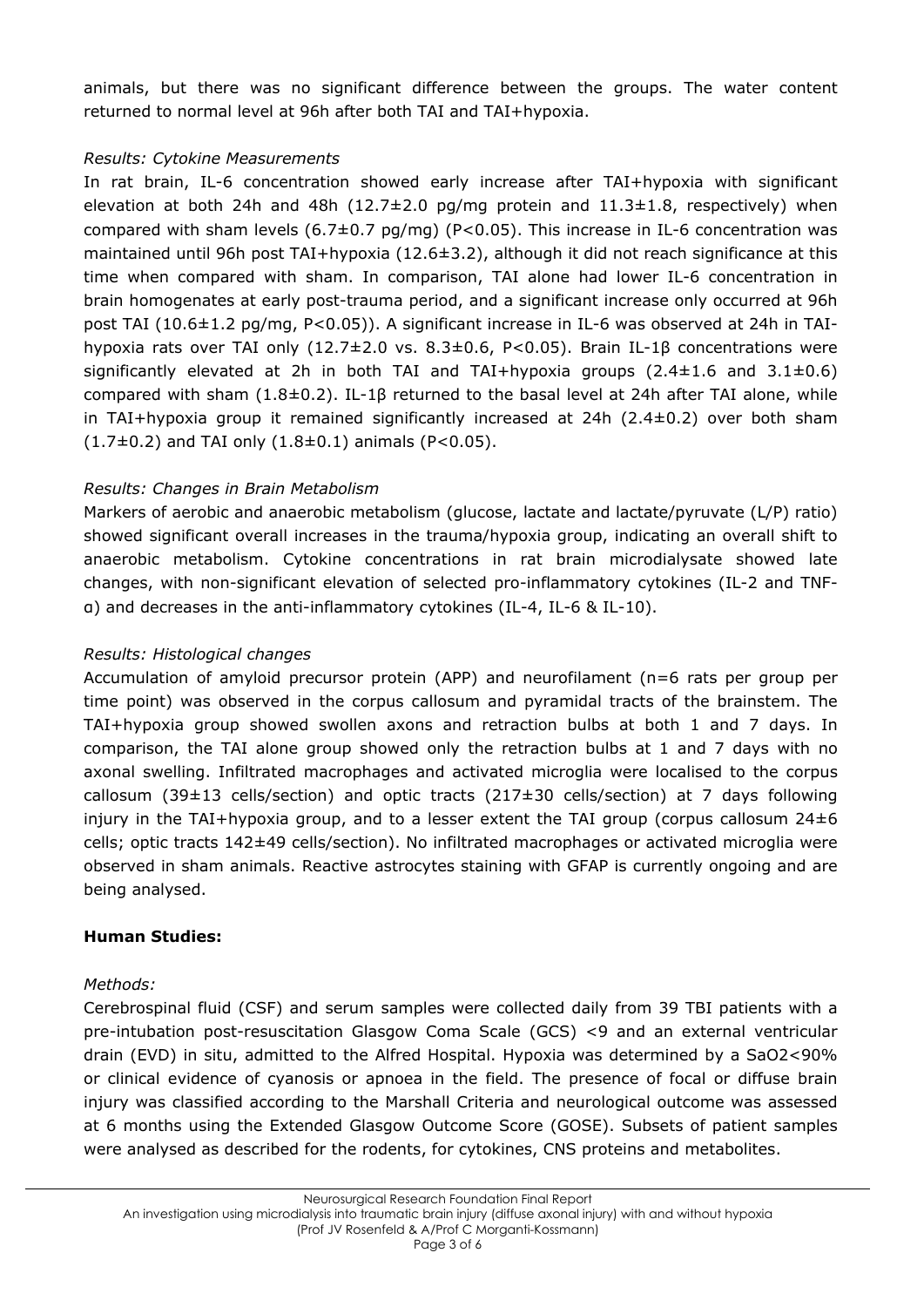A total of 20 patients have been recruited consisting of 9 TBI+hypoxia patients and 11 TBInormoxia patients. For each patient, ventricular CSF drained with the purpose to decrease the intra-cranial pressure was collected as accumulative samples over 24 h for 5 days from the time of hospital admission after injury.

#### *Results: Epidemiological*

In severe TBI patients, the hypoxic and normoxic groups were not significantly different from each other in terms of epidemiological characteristics, apart from primary type of brain injury (focal or diffuse).

#### *Results: Changes in Brain Metabolism*

The L/P ratio showed a significant overall increase in the hypoxic patients, thus indicating hypoxic tissue damage.

#### *Results: Cytokine Analysis*

CSF cytokine levels were measured using Bio-Rad Multi-Plex ELISA assay. A stronger increase of IL-4 (day1 TBI+hypoxia: 0.77±0.13 pg/ml; TBI+normoxia: 0.31±0.02 pg/ml), GM-CSF (day1 TBI+hypoxia: 28.89±13.13 pg/ml; TBI+normoxia: 5.59±2.37 pg/ml), IFN-γ (day 1 TBI+hypoxia: 52.66±29.50 pg/ml; TBI+normoxia: 14.97±5.48 pg/ml) and TNF- $\alpha$  (day1 TBI+hypoxia: 10.44±3.09 pg/ml; TBI+normoxia: 3.65±1.11 pg/ml) were observed in the CSF of TBI+hypoxia patients as compared with TBI+normoxia patients during the first 3 days after trauma. This data clearly show that inflammation is exacerbated in the CSF of patients suffering from the combination of TBI and a post-traumatic hypoxic insult.

With regard to inflammatory cytokines, there was a significant elevation of IL-2 in the serum of the normoxic patient cohort above the hypoxic group. No significant alterations in cytokine concentrations were seen as a result of post-traumatic hypoxia, however interestingly, there were non-significant decreases of the anti-inflammatory cytokines, IL-4 and IL-10, in the hypoxic group.

#### *Results: Protein markers*

Patients' CSF analysis also demonstrated higher concentration of NSE, S100β and MBP at day 1 post-injury in TBI+hypoxia patients as compared to patients with trauma alone which gradually decreased over the following 5 days. Control CSF was collected from elective neurosurgical patients without TBI and other inflammatory neuropathologies and showed that these protein markers were under detection limit of the assay.

Of the protein markers measured in serum and CSF, serum GFAP levels were significantly elevated in the hypoxic patient cohort, but no differences were found in NSE, MBP or S100β. When correlated with outcome, CSF concentrations of cytokines (IL-2, IL-6, IL-8, IL-10, TNF-α, IFN-γ and GM-CSF) and all CNS proteins showed negative correlations with GOSE. Day 5 levels of NSE showed significant predictive potential. Certain cytokines (IL-2, IL-6, IL-8, IL-10), NSE and most metabolites (pyruvate, glycerol, glutamate and the L/P ratio) also demonstrated a significant capacity to distinguish between focal and diffuse brain injury.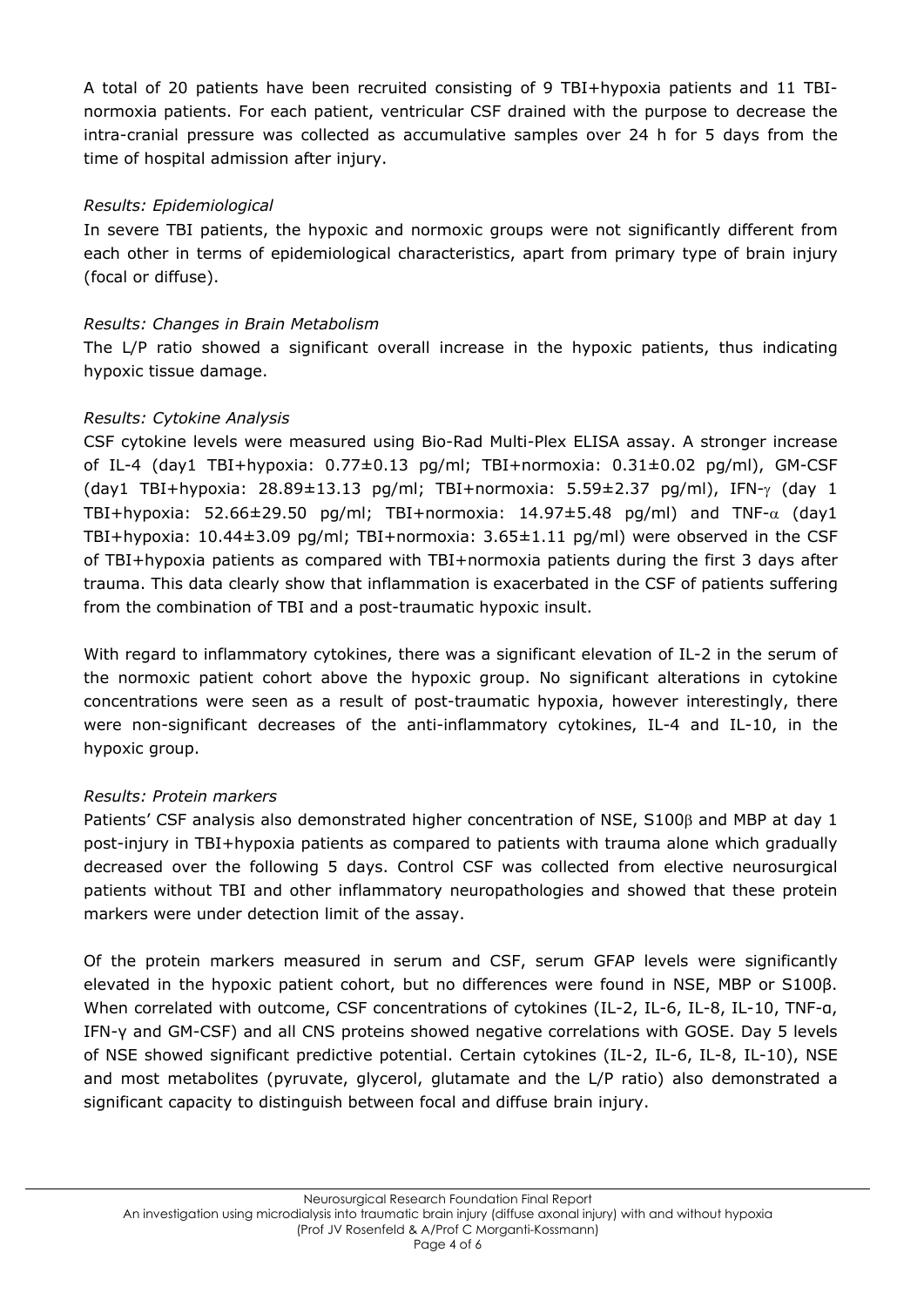## **2. Publications and Presentations**

#### **Abstracts**

Nguyen P., Bye N., Rancan M., Henning R., Rosenfeld J., Kossmann T., Morganti-Kossmann M.C. (2004) Evaluation of markers for differentiation of traumatic axonal injury with or without hypoxia. Australian Neuroscience Society, Melbourne, Australia.

Nguyen P., Agyapomaa D., Kossmann T., Morganti-Kossmann M.C. (2005). Post-traumatic hypoxia following experimental TBI exacerbates cerebral inflammation and neurological impairment. Trauma Research Symposium, Melbourne Australia.

Nguyen P., Agyapomaa D., Kossmann T., Morganti-Kossmann M.C. (2005). Post-traumatic hypoxia following experimental TBI exacerbates cerebral inflammation and neurological impairment. Alfred Research Week, Melbourne Australia.

Nguyen, P., Agyapommaa, D., Kossmann, T., Morganti-Kossmann, M.C. Post-traumatic hypoxia following experimental TBI exacerbates cerebral inflammation, brain metabolism and neurological impairment. (Poster) 8th International Neurotrauma Symposium, Rotterdam, May 2006. Journal of Neurotrauma 23:770, 2006

Satgunaseelan, L., Yan, E.B., Nguyen, P., Agyapomaa, D., Kossmann, T., Morganti-Kossmann, MC. (2007) The effect of post-traumatic hypoxia on neuroinflammation, protein marker release & brain metabolism after TBI. 7th *IBRO World Congress*, Melbourne

Satgunaseelan, L., Bye,N., Agyapomaa, D., Nguyen, P., Kossmann, T., Morganti-Kossmann, MC. (2007) The diagnostic role of protein markers and cytokines in focal and diffuse traumatic brain injury. 7th *IBRO World Congress*, Melbourne

Hellewell S, Yan EB., Agyapommaa D., Morganti-Kossmann MC. (2008) Post-traumatic hypoxia worsens neuropathological damage in an animal of diffuse axonal injury. Alfred Research Week, 20-24 October, Melbourne, Australia.

Hellewell S, Yan EB., Agyapommaa D., Morganti-Kossmann MC. (2009) Post-traumatic hypoxia exacerbates brain damage in an animal of diffuse axonal injury. ANS Meeting Canberra 27-30 January, Australia

#### **Manuscripts**

No publications have been published to date.

#### **Degrees**

Dr Laveniya Satgunaseelan, Bachelor of Medical Science, Monash University 2006 Ms Sarah Hellewell, Bachelor of Science, Monash University 2008